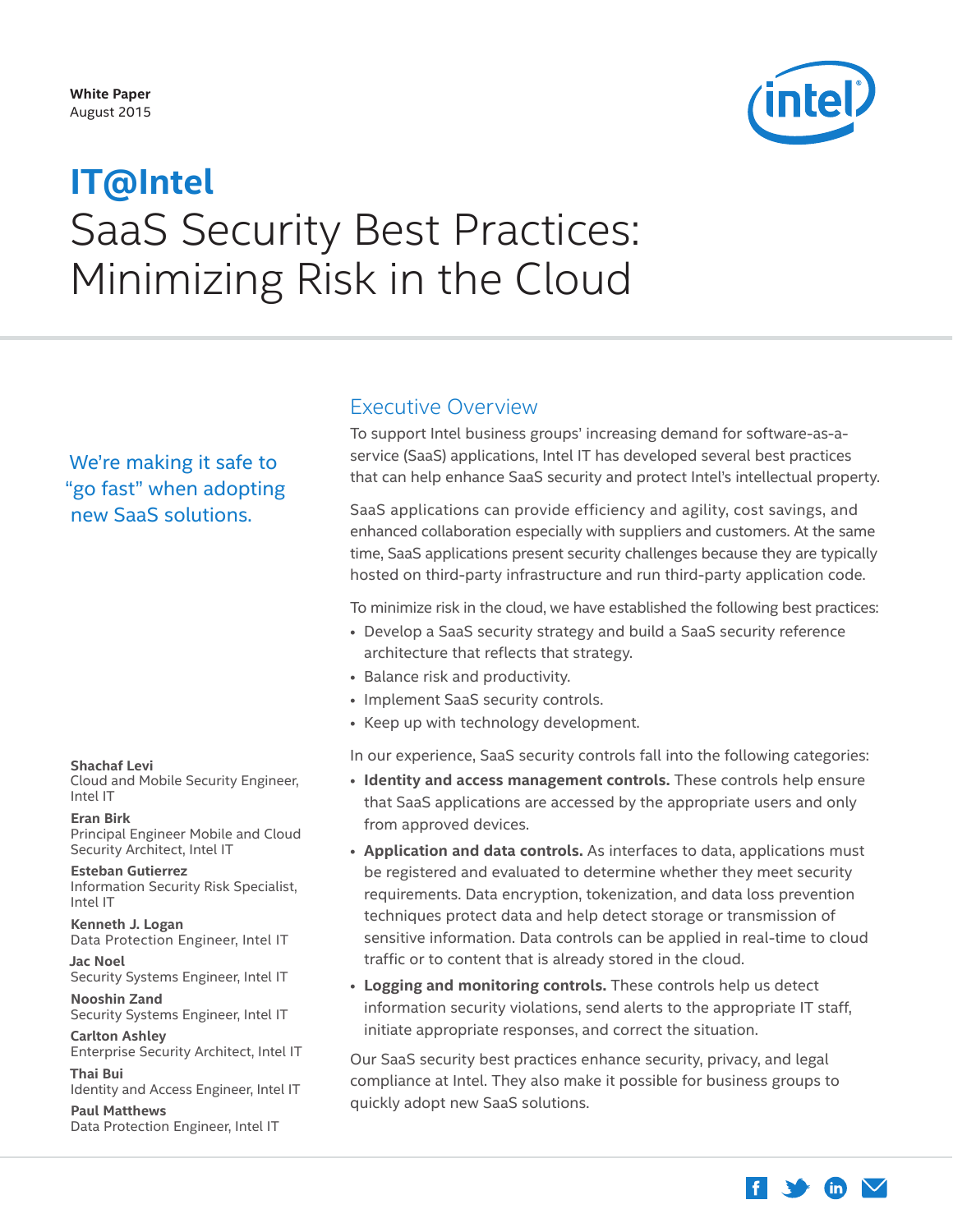#### Contents

- 1 [Executive Overview](#page-0-0)
- 2 Business Challenge
- 3 [Solution](#page-2-0)
	- [Develop a SaaS Security Strategy](#page-2-0)  [and Build a Corresponding](#page-2-0)  [Reference Architecture](#page-2-0)
	- [Balance Risk and Productivity](#page-4-0)
	- [Implement SaaS Security Controls](#page-5-0)
	- [Keep Up with Technology](#page-9-0)  [Development](#page-9-0)
- [11Areas to Explore](#page-10-0)
- [11Conclusion](#page-10-0)

#### Contributors

**Jerzy Rub,** Information Security Risk Management Manager, Intel IT

**Deanne Smith,** SaaS Security Project Manager, Intel IT

**Tarun Viswanathan,** Enterprise Security Architect, Intel IT

#### Acronyms

- **DLP** data loss prevention
- **OTP** one-time password
- **SaaS** software as a service
- **SBI** security business intelligence
- **SCIM** system for cross-domain identity management
- **SMACI** social, mobile, analytics, cloud, and Internet of Things

## Business Challenge

Public cloud-based software as a service (SaaS) has become a common delivery model for many business applications in use at Intel, including office applications and sales-and-marketing software.<sup>1</sup> As a result, Intel business groups, as well as external partners and customers, need Intel IT to support cloud-based SaaS applications.

SaaS is best suited for situations with the following requirements:<sup>2</sup>

- **Efficiency, velocity, and agility.** Business groups want to quickly adopt new applications as well as quickly change from one service provider to another.
- **Cost-effective.** Short-term licensing offers cost-saving opportunities.
- **Better collaboration.** Business groups want to collaborate with external customers, suppliers, OEMs, subsidiaries, and acquisitions.

Adoption of SaaS is part of Intel's social, mobile, analytics, cloud, and Internet of Things (SMACI) strategy, which is built on the following pillars:

- Enable movement of diverse information to more places.
- Accommodate growth in a variety of devices and Internet touchpoints, and through a range of access methods.
- Support more custom mobile applications and services within the enterprise.
- Adopt standard applications for SaaS in the public cloud.

<sup>1</sup> Although it is possible for SaaS applications to be based in a private cloud, for the rest of this paper, references to "SaaS" will assume public cloud-based SaaS.

<sup>&</sup>lt;sup>2</sup> Software as a service is not appropriate for some use cases, such as handling top secret documents.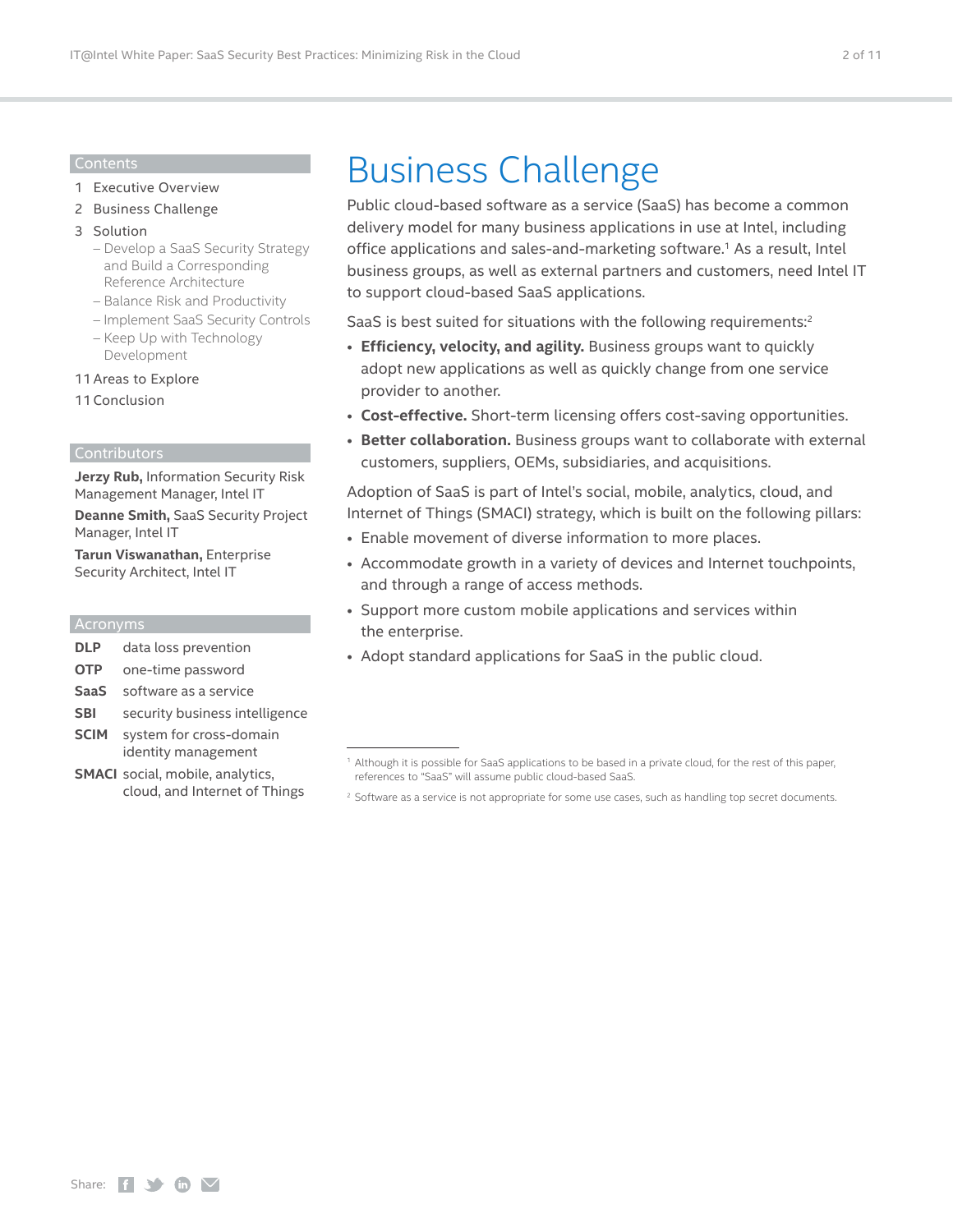## <span id="page-2-0"></span>Solution

Intel IT recognizes the growing demand for and business value of SaaS solutions. SaaS solutions pose information security challenges, because they are hosted on third-party infrastructure and run third-party application code (both of which are out of Intel IT's control).

We are currently servicing 250 SaaS use cases with 139,000 users. Based on our experience with these use cases, we have developed a set of best practices for minimizing the risk of using SaaS applications in the enterprise.

First, we defined a strategy for SaaS adoption and built a reference architecture that reflects that strategy. We also determined how to assess risk and implement controls to help enhance security in a SaaS solution and protect Intel's intellectual property. We are committed to keeping up with technology development so that our reference architecture embodies best-in-class SaaS security. These best practices enable business groups to "go fast" while meeting security policy and privacy and compliance requirements.

### Best Practice #1: Develop a SaaS Security Strategy and Build a Corresponding Reference Architecture

To securely and successfully adopt cloud-based SaaS applications in the enterprise, we first developed a SaaS security strategy that guides the rest of our SaaS activities. Our strategy embodies five steps:

- Educate the IT security team about SaaS, its use cases, and its functionality.
- Identify provider, tenant, and enterprise security controls, determine residual risk, and obtain business unit acceptance.
- Understand how to calculate and mitigate risk. See [Best Practice #2:](#page-4-1)  [Balance Risk and Productivity](#page-4-1).
- Define who is responsible for SaaS security controls and then implement them. See [Best Practice #3: Implement SaaS Security](#page-5-1)  [Controls.](#page-5-1)
- Perform security reviews during the SaaS life cycle. See [Best](#page-9-1)  [Practice #4: Keep Up with Technology Development.](#page-9-1)

We realize that there is a growing demand for SaaS solutions at Intel. Therefore, as shown in Table 1, we established criteria for our SaaS implementation. These criteria have four characteristics: agility, flexibility, security, and usability.

#### Four Best Practices for Minimizing Risk When Adopting SaaS as a Delivery Model for Enterprise Business Applications

- 1. Develop a SaaS security strategy and build a corresponding reference architecture
- 2. Balance risk and productivity
- 3. Implement SaaS security controls
- 4. Keep up with technology development

#### Table 1. Strategic Characteristics of Intel IT's Information Security Support for Software as a Service (SaaS)

| Characteristic Details |  |
|------------------------|--|
|                        |  |

| Agility     | • Supports multiple SaaS solutions,<br>which minimize the adoption<br>effort of the next SaaS solution                                                                                             |
|-------------|----------------------------------------------------------------------------------------------------------------------------------------------------------------------------------------------------|
| Flexibility | • Supports large SaaS<br>deployments<br>• Supports use cases that involve<br>Intel employees and external<br>personnel as well as managed<br>and non-managed devices                               |
| Security    | $\bullet$ Establishes a balance of<br>controls and risk acceptance                                                                                                                                 |
| Usability   | • Avoids negatively impacting key<br>functional requirements<br>· Provides an easy, unified<br>experience from anywhere and<br>any device<br>· Is generic, easily reused, and<br>easily configured |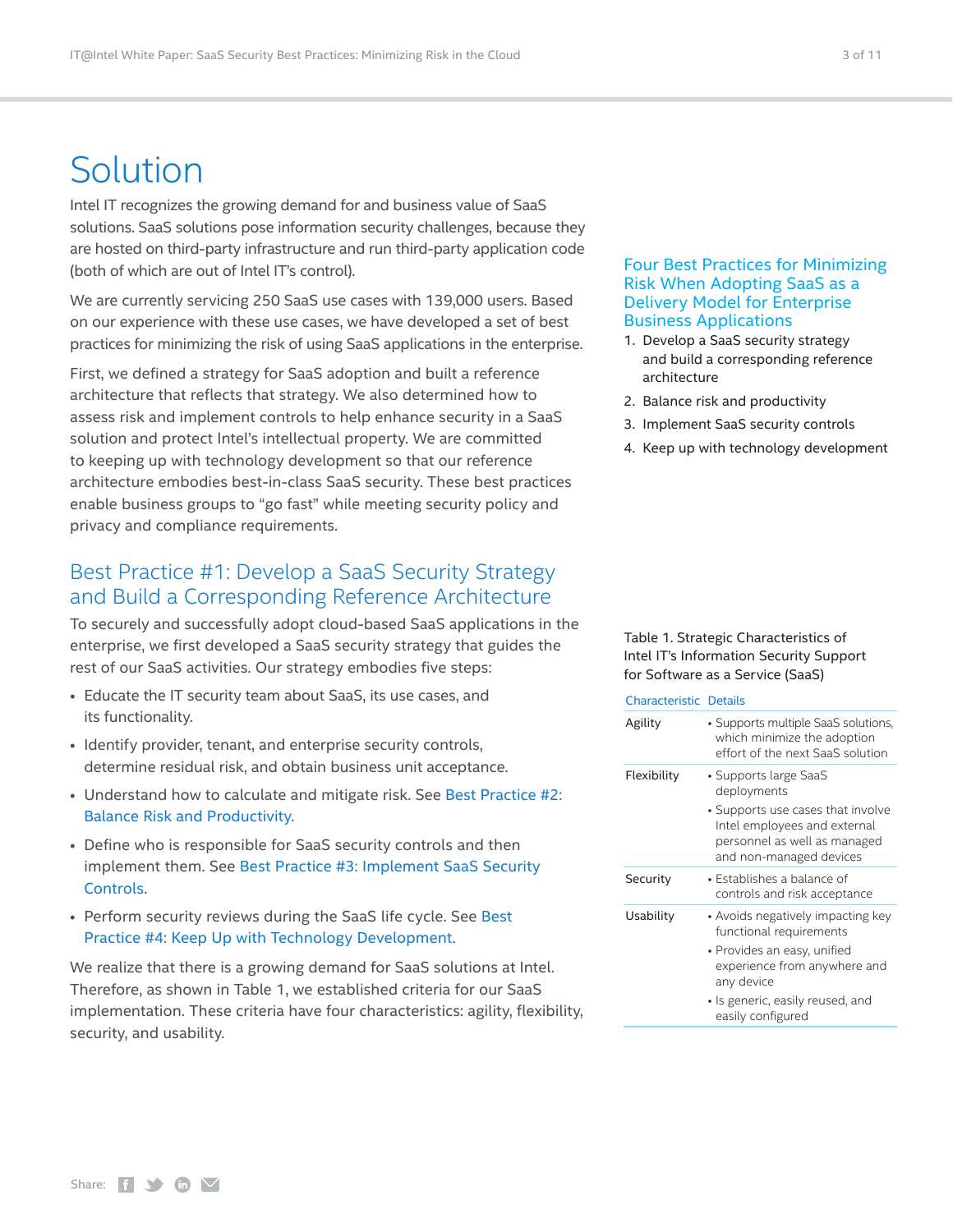#### **Intel's SaaS Security Reference Architecture**

As shown in Figure 1, our SaaS security reference architecture uses the following categories of building blocks:

- **Application and data security.** Various techniques and tools help protect corporate and employee data.
- **Identity and access.** Identity management, single sign-on, and multifactor authentication are just some of the ways we verify that the appropriate people have access to the appropriate SaaS applications.
- **Compliance and governance.** We use several approaches to meet regulatory compliance requirements, including educating employees about using the cloud safely. In addition, enterprise governance controls ensure that SaaS deployments are meeting security policy and privacy requirements. We also review SaaS cloud service providers with respect to the security assurance of the cloud service and their ability to demonstrate their adherence to industry standards.
- **Device security.** We have established a security framework for device management, including device registration and security controls. These controls are based on device attributes and security compliance (also known as device posture).
- **Security business intelligence (SBI) platform and security operations.** This platform serves as the foundation of our information security efforts, supporting logging, monitoring, incident response, and advanced analytics.



## **SAAS SECURITY REFERENCE ARCHITECTURE**

Figure 1. Our SaaS security reference architecture comprises building blocks in the categories of application and data security, identity and access management, compliance and governance, device security, and security business intelligence platform and operations.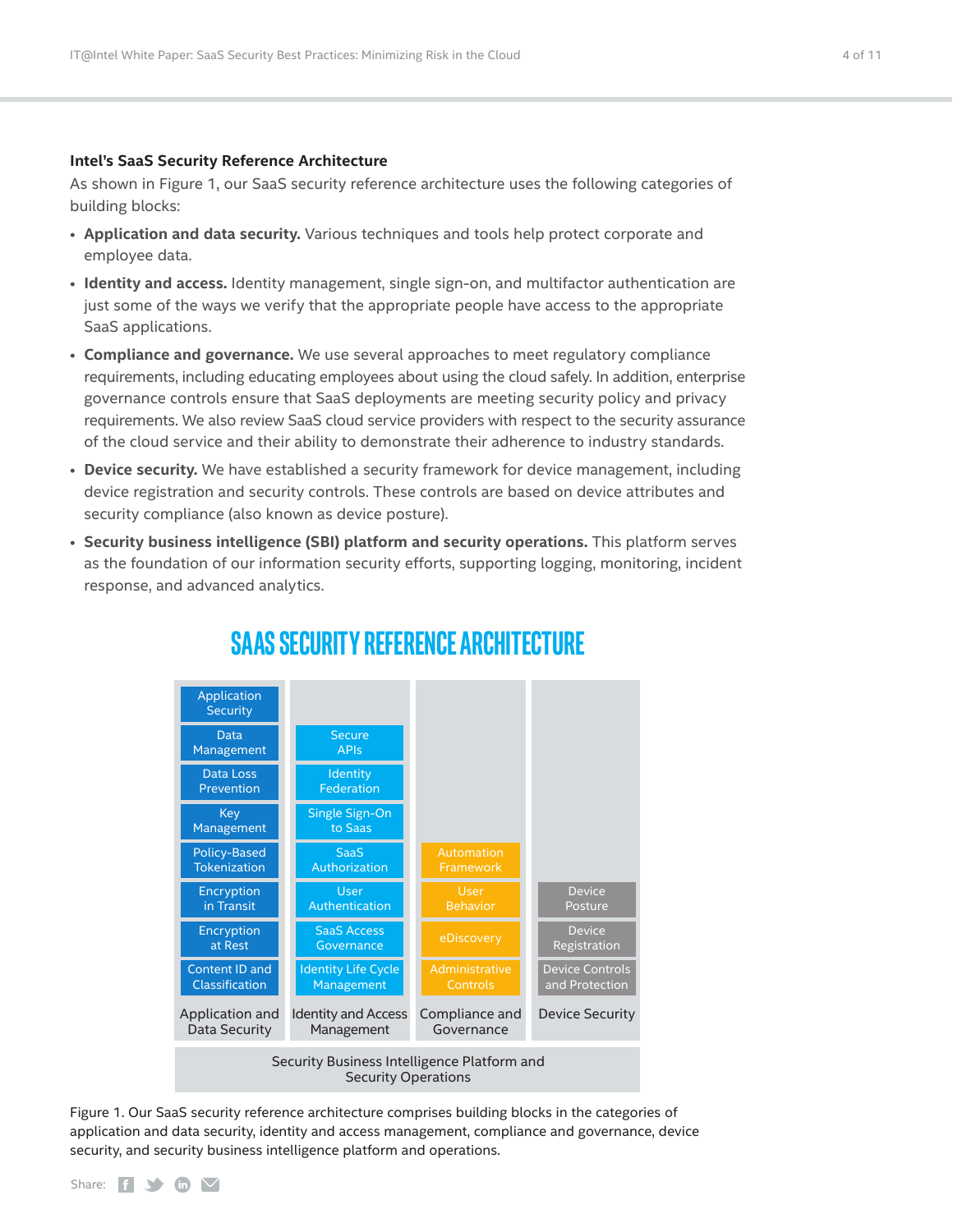#### <span id="page-4-0"></span>**Benefits of the SaaS Security Reference Architecture**

Our SaaS security reference architecture provides the level of security, privacy, and legal compliance that is necessary in our large enterprise.

- **Security.** Through the controls we have implemented, we have provided a more secure way to enable enterprise use of SaaS. Intel can now "go fast" when adopting SaaS solutions. We have also reduced the risk of unapproved use of SaaS solutions, data loss, or unauthorized access. (See the sidebar, [Evaluating the Risks of](#page-4-2) Shadow IT.)
- **Privacy.** Our controls protect employees' personally identifiable information, reducing the likelihood that it reaches SaaS providers and attackers.
- **Legal compliance.** Our governance, risk management, and compliance efforts help keep Intel compliant with regulatory requirements.

#### **Keeping the Reference Architecture Agile**

One of our key learnings while building our SaaS security reference architecture is that SaaS technology is constantly changing. A secure SaaS security reference architecture requires frequent adjustments and a continuing market for new and enhanced solutions. Security capabilities vary between suppliers, who may take different approaches to file encryption, authentication, logging, remediation work flows, and so on. It is important that we use an Agile method of implementation and make modifications to our architecture when necessary.

## <span id="page-4-1"></span>Best Practice #2: Balance Risk and Productivity

Intel IT is committed to protecting Intel's intellectual property and employees' personally identifiable information. For example, we institute controls to protect against known malware, phishing sites and software, and loss of intellectual property. However, we do not want to arbitrarily block services and the movement of data. We also want to encourage personal responsibility, educating employees about risks and ways to mitigate them through safe cloud behavior. We want to empower users to understand the risks yet be innovative and productive.

We have established a method of balancing risk and productivity to achieve the appropriate level of risk tolerance. While risk may seem difficult to quantify, Intel has developed methods based on industry standards to calculate information security risk as a function of threat, vulnerability, and consequence in the context of risk scenarios. Risk scenarios are developed in conjunction with subject-matter experts and information security specialists. These risk scenarios allow us to measure the probability that a specific threat agent will exploit a vulnerability or produce a negative business impact.

## <span id="page-4-2"></span>Evaluating the Risks of Shadow IT

Shadow IT is hardware or software within an enterprise that is not supported by the organization's central IT department. In the context of SaaS, shadow IT refers to personal technology that employees use at work or niche technology that meets the unique needs of a particular business group that is supported by a third-party service provider instead of by corporate IT.

Shadow IT (also known as cloud sprawl) leads to inefficiency, duplication, and business-related decisions being made outside of the formal governance processes of the organization—potentially leading to gaps in compliance and control for an organization along with possible leakage of intellectual property and data.

Intel IT is working to discover shadow IT SaaS services and respond appropriately. Our priorities are to validate the data and understand the environment, take control of the data, and implement governance and compliance. To this end, we have deployed a shadow IT detection tool that can analyze our cloud proxy and offline repository scan logs, detect cloud application usage across the enterprise, provide a risk rating for all discovered cloud applications, and provide usage analytics.

By reducing the use of shadow IT SaaS at Intel, we can identify cost-saving opportunities through supplier consolidation and better protect Intel's intellectual property.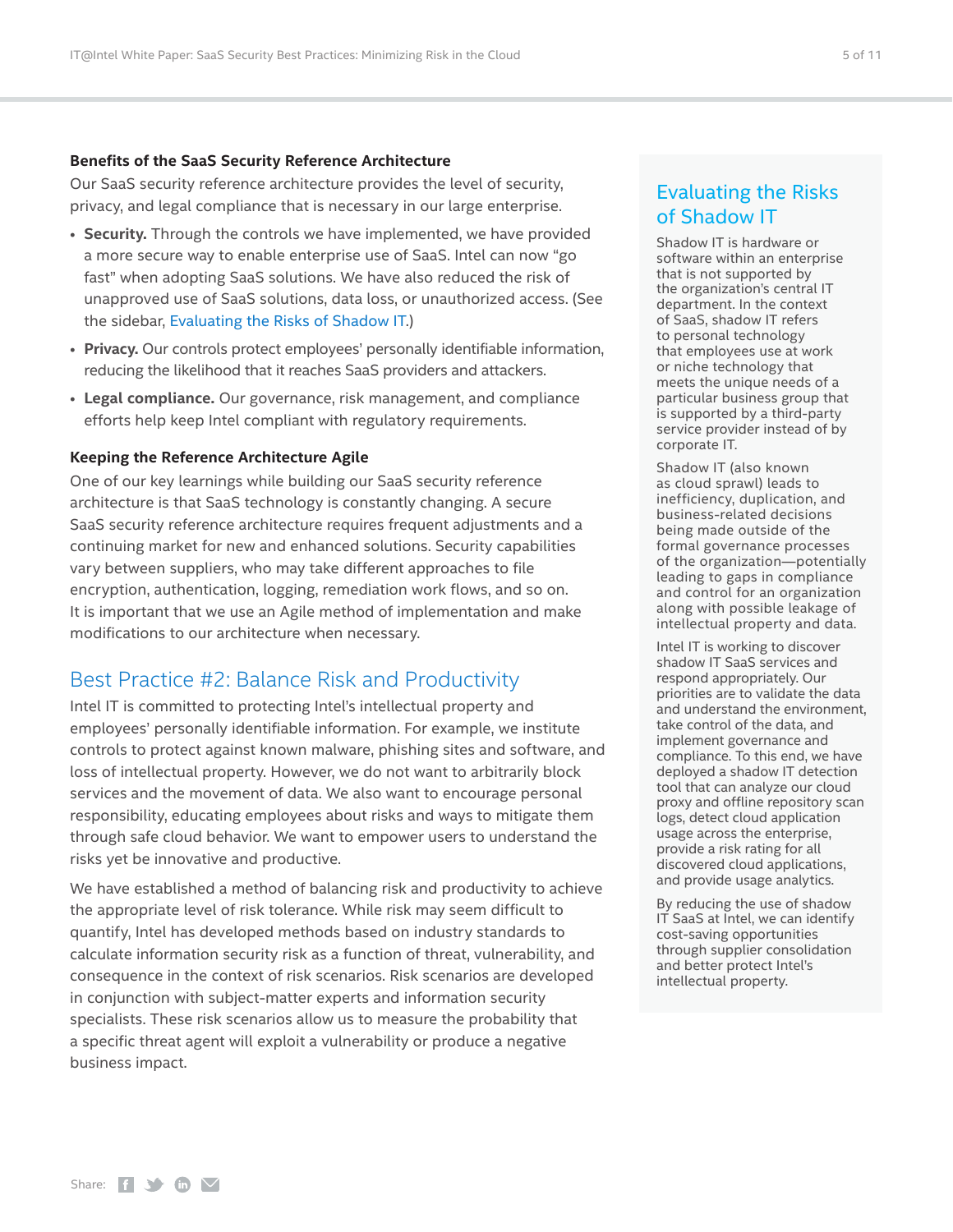<span id="page-5-0"></span>For example, a given risk scenario may involve a high threat (such as active known malware propagating through the network), targeting highly vulnerable applications and systems (such as unpatched Transport Layer Security) that handle critical personal information. This information could be leaked in a successful compromise (a high consequence). Such a scenario would be rated as a high risk. If a threat is less likely to exploit vulnerabilities in a scenario—such as when the attack surface is reduced through proactive patching or strong access controls—then the risk may be low.3

For threats with a high risk rating, we may block a service entirely, or we may combine controls to mitigate the risk.

### <span id="page-5-1"></span>Best Practice #3: Implement SaaS Security Controls

To help securely support SaaS in the enterprise environment, security controls are necessary. In our experience, most SaaS security controls relate to one of three areas of risk, as shown in Figure 2:

- **Identity and access management controls.** A combination of several controls helps ensure that SaaS applications are accessed by the appropriate users in the appropriate computing environment.
- **Application and data controls.** Data encryption and tokenization help us protect the data, while data loss prevention (DLP) techniques help keep sensitive information from leaving the Intel premises. For some use cases, we combine encryption and DLP to provide a higher level of protection. Application controls are focused on registering applications and emulating code auditing through our supplier assessment or by third-party validation. Intel business group applications that use SaaS APIs in their code are also reviewed.
- **Logging and monitoring controls.** We have established controls that detect when information security violations (also known as anomalies or events) occur, send alerts to the appropriate IT staff, initiate appropriate responses, and correct the situation.

<sup>&</sup>lt;sup>3</sup> For more information on information security and risk assessment at Intel, refer to the following white papers: "Aligning Business and Information Security Risk Assessments," "Prioritizing Information Security Risks with Threat Agent Risk Assessment," and "Understanding Cyberthreat Motivations to Improve Defense."



Figure 2. We focus our SaaS security controls in three areas: identity and access management, data, and logging and monitoring.

Share:  $f \rightarrow f$  in  $\vee$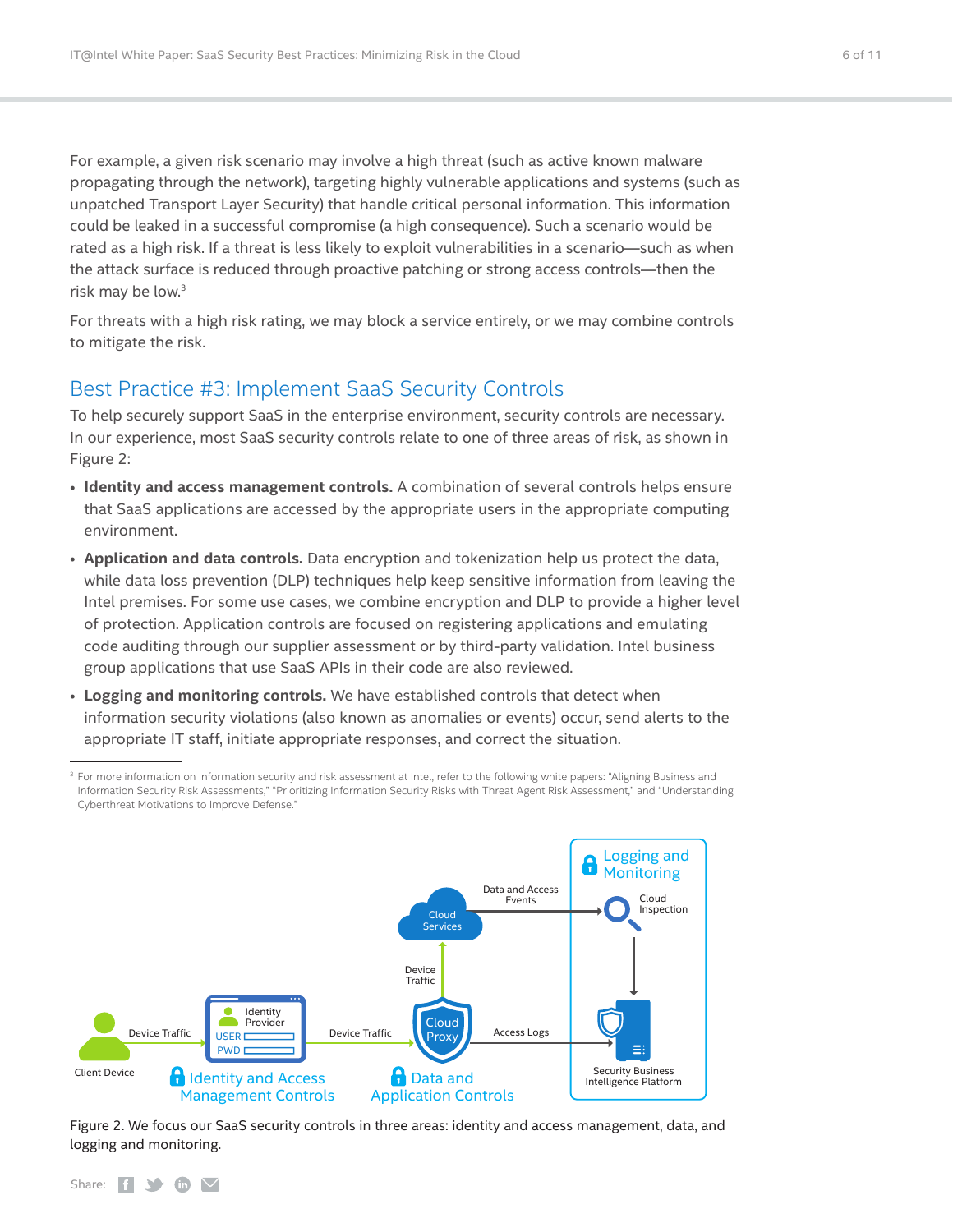The following three sections provide details about each of these SaaS security control areas. The final section describes how we match the controls with the risk rating arrived at with Best Practice #3.

#### **Identity and Access Management Controls**

The first level of control is to manage identity. We use single sign-on to improve the user experience. After the user signs on, we use several service providers' tools to enforce access controls and multifactor authentication controls to manage access. These controls help maintain a trustworthy computing environment by complying with Intel's last-day-at-the-office and least-privilege controls. Our overall goal is to make it easy yet secure for Intel employees and their collaborating partners to access SaaS applications.

**Identity.** The first-line SaaS security control is identity management. When Intel employees want to access a SaaS application, they open a browser window on their device and then sign in using their corporate identity. Intel employees have a single identity (username/password combination) that they can use to access multiple applications, using single sign-on. Single signon improves security and the user experience because employees do not need to keep track of multiple passwords and thus are not tempted to write them down to remember them all.

Identities are managed by identity providers, which can be internal (for Intel employees) or external (for non-Intel employees accessing the same SaaS application). We are developing a hybrid model where we manage identity accounts on Intel premises and synchronize them with external identity providers.

Intel IT manages the user account life cycle for SaaS applications in the same way that we manage any corporate application operating on the corporate network. Intel implements an integrated account provisioning framework to create, update, and disable accounts in the SaaS application. Intel embraces the SCIM (system for cross-domain identity management) accountprovisioning standard in all cases where it is supported by the SaaS application provider.

**Access Controls and Multifactor Authentication.** While managing identities is important, access controls are also necessary to enhance SaaS security. We manage access controls through enrollment and entitlement workflows. We use a request/approval, role-based, and attribute-based process to manage access to SaaS applications. A context-aware access-control framework grants access to SaaS applications, taking into consideration factors beyond user group membership.

For example, we can use network location to inform an access decision. In some cases it may be important that access is granted only if the user is connected to the corporate network; if we detect that the user is off-network, we can ask for multifactor authentication to provide better assurance of identity. We use various tools for authentication, depending on the SaaS application; the authentication process varies with the device being used.

For certain SaaS applications, employees using a laptop have access to integrated Microsoft Windows\* authentication, whereas employees using a small form factor device must complete a one-time form authentication. For our online office, storage, and collaboration environment, laptop users have access to integrated Windows authentication only if their laptop has intranet access; small form factor device users must use a VPN to authenticate for the first time.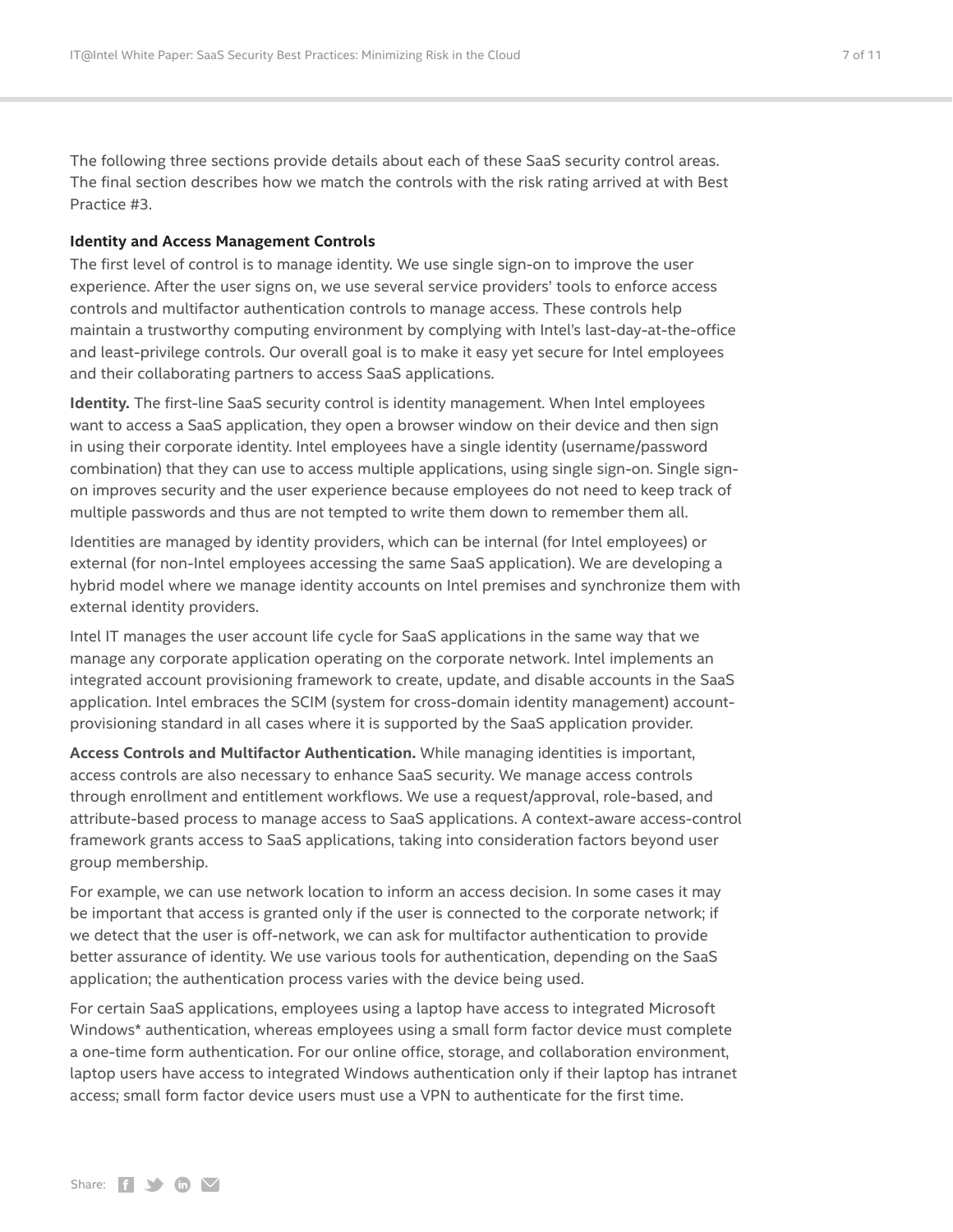

#### Multifactor Authentication

Verification codes sent to a mobile phone can help improve SaaS security.

#### Two Aspects of Data Loss Prevention



Our work with multifactor authentication is still in progress, and we understand that usability is key to a successful multifactor authentication rollout. Therefore, we are considering a rich set of options that can align with a user's computing preferences and level of connectivity. (We do know that we will not be using hardware tokens.) These options include the following:

- Smartphone push message one-time password (OTP)
- Smartphone and desktop OTP generator
- SMS-based OTP generator
- Audio-callback user verification

We plan to continue to adjust our multifactor authentication framework to blend usability and security needs as capabilities evolve.

#### **Application and Data Controls**

While identity and access controls provide a certain level of security, we also need application and data controls. Application security controls help verify that code using SaaS APIs and supporting the integration of SaaS applications into the enterprise is securely developed and follows best practices.

Once a user logs in to a SaaS application, the method we use for data protection depends on how the application is implemented. But in all cases, the data traffic flows through a cloud proxy where policy is enforced. Policies exist to protect specific types of data and to detect unapproved data.

**Data encryption and tokenization.** One type of data control includes data encryption and tokenization. The data is encrypted using an encryption key, which is stored on Intel premises. We can encrypt both structured data (specific fields in a database, for example) and unstructured data (such as entire files). Our encryption model is a hybrid in that some encryption is done on-premises and some off-premises. Encryption keys are pushed to the cloud proxy on a specified time interval. Keys are stored only in memory in the proxy environment—they are signed and can be used only by the appropriate tenant.

When tokenization is required for data residency for some fields or data elements, they are sent to the SaaS application as a replacement for the actual data. The use of tokenization requires an on-premises database, because an unencrypted index is created. Intel IT is investigating tokenization as a future use case.

**Data loss prevention.** DLP is another type of data control that helps us prevent the transfer of documents containing certain types of information. DLP has two aspects: detection and action. Detection means that we look for certain keywords or phrases (depending on policy), such as "top secret." If we detect a prohibited word or phrase, we instigate appropriate actions, such as informing the user of security policies and encrypting, quarantining, deleting, or unsharing a document.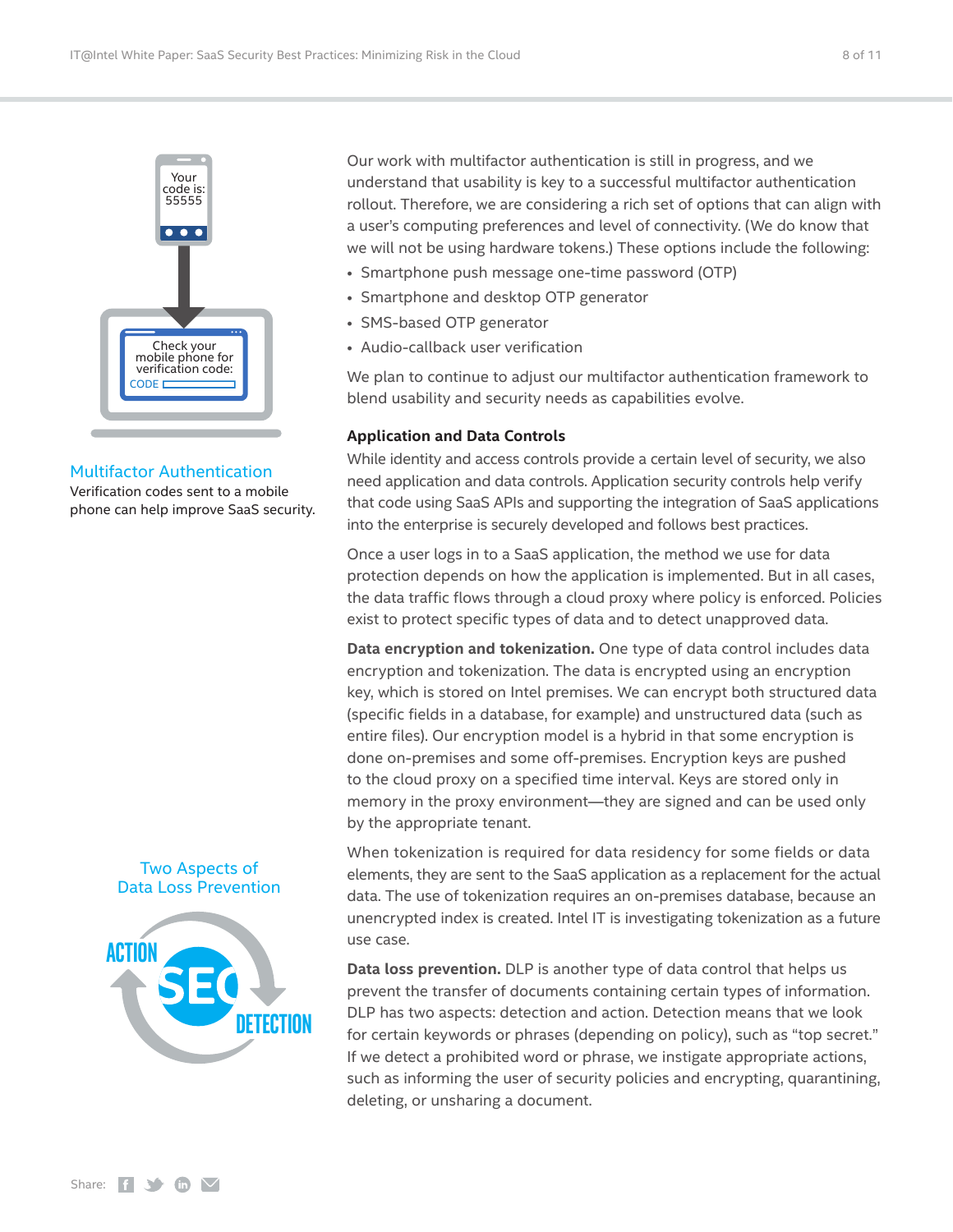We use two types of DLP controls:

- **Proxy-based real-time detection.** Detection and action occur as information passes from Intel's network into the cloud through the cloud proxy.
- **Offline repository inspection.** This tool uses SaaS APIs to access data where it resides in the cloud. SaaS providers make APIs available that enable us to discover who opened a file, whether they changed anything in the file, and other activities. The offline scan engine can also look for keywords, personally identifiable information (for example, social security numbers and birthdates), and content tagging (such as metadata that identifies a project name and data classification).

Depending on the use case, we can use either type or both types of DLP control. All DLP events are logged into our SBI platform (see [Logging and](#page-9-2)  [Monitoring Controls](#page-9-2) for more details). With either type of control, if a keyword is found, the SBI platform receives an alert and opens a service ticket to the SaaS management team, which can then determine the appropriate response. For example, we can remove the file on the user's behalf, if necessary, or encrypt, quarantine, or unshare the file. In addition to alerting the SBI platform when inappropriate content is being sent to a SaaS application, the DLP controls send the user an alert message, similar to the one shown in Figure 3.

#### **Matching Controls to the Risk Level**

We match SaaS security controls to the security assessment and the risk level, instead of using every control on every SaaS application or in every use case. Figure 4 illustrates this concept. In the figure, the employee is using a client device (a smartphone, tablet, 2-in-1 device, or a laptop) to access two SaaS applications—an online office, storage, and collaboration environment and a sales and marketing CRM tool. We use a cloud proxy to route user traffic to the correct SaaS application, with the appropriate controls.

| From: DLP SaaS Alerts<br>Sent: Friday, August 7, 2015 21:38<br>To: |                                |  |
|--------------------------------------------------------------------|--------------------------------|--|
| Subject: Immediate action required: Remove sensitive content       |                                |  |
|                                                                    |                                |  |
| <b>INFORMATION TECHNOLOGY</b>                                      |                                |  |
|                                                                    | <system generated=""></system> |  |
| Immediate action required:                                         |                                |  |
| Remove sensitive content from                                      |                                |  |
| your <saas account="" app=""></saas>                               |                                |  |
| Remove file(s) immediately to avoid impact to Intel.               |                                |  |

Figure 3. The offline scan engine can send an alert to a user if it detects that inappropriate data has been sent to a SaaS application.



Figure 4. Different SaaS applications have different risk levels. One application may use only identity and access controls with offline data loss prevention inspection; another application may combine identity and access controls with data controls such as encryption and data loss prevention.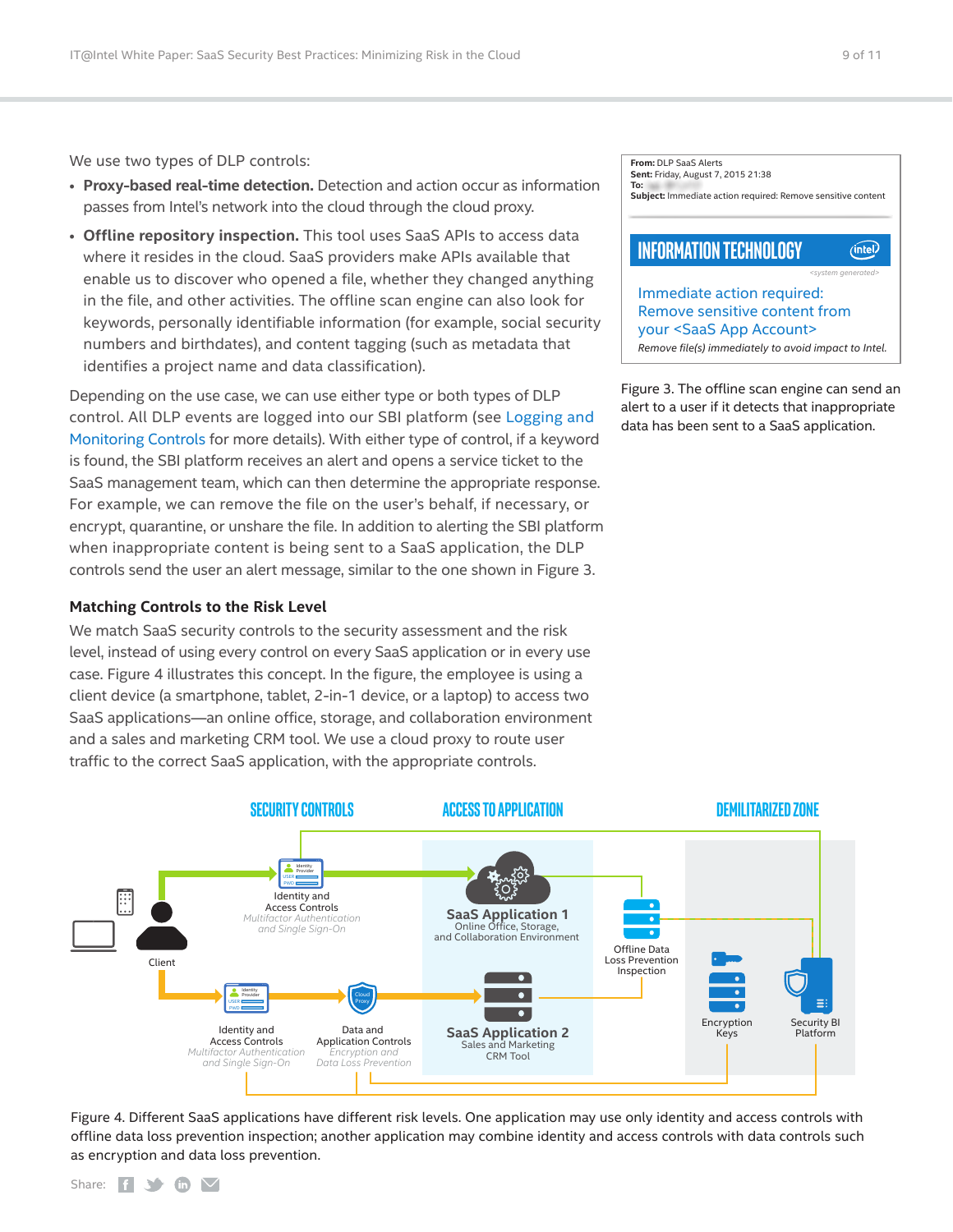<span id="page-9-0"></span>

For example, for the online office, storage, and collaboration environment, we might use only identity and access controls on the front end and use offline DLP inspection on the back end. For the CRM tool, however, we might add encryption and real-time DLP controls to help protect the data.

#### <span id="page-9-2"></span>**Logging and Monitoring Controls**

The third area of SaaS security controls that we focus on is logging and monitoring. We use our SBI platform as the focal point for logging, monitoring, alerting, responding to information security violations, and using advanced analytics to improve our information security environment. Security logs and alerts are collected from the cloud and fed into the platform. Actionable alerts are immediately sent to our IT security information and event management system for incident response and remediation purposes. Security data is correlated and monitored for anomaly detection.

We use detective controls to monitor cloud traffic for many kinds of anomalies, including the following:

- The user uploads or downloads unusual amounts of data compared to that person's normal usage.
- The user logs in from two geographies in an unrealistic time frame.
- The user tries to perform a task not allowed by his or her user privilege.

The SBI platform portal enables easy access to reporting capabilities, workflow automation, and the security and event management system.

### <span id="page-9-1"></span>Best Practice #4: Keep Up with Technology Development

We have learned that, just as enterprise applications and data are moving to SaaS, SaaS security controls are also moving to the SaaS model. That is, many security service providers currently host their services in the cloud, and we expect significant expansion of enterprise security capabilities delivered as SaaS. Therefore, we must decide which SaaS security controls will remain internally hosted and managed and which ones will be externally hosted and managed. Carefully evaluating SaaS providers can help us make these decisions based on the maturity of a particular provider's controls.

But a one-time evaluation is not enough—we must constantly reevaluate providers and controls because the public cloud, especially the SaaS ecosystem, is continually changing and evolving. We expect such technology development to occur for a significant period of time. Therefore, we will conduct continuous and short cycles of reviewing the SaaS landscape for security solutions so that we can enhance access controls, data protection and encryption, and device posture.